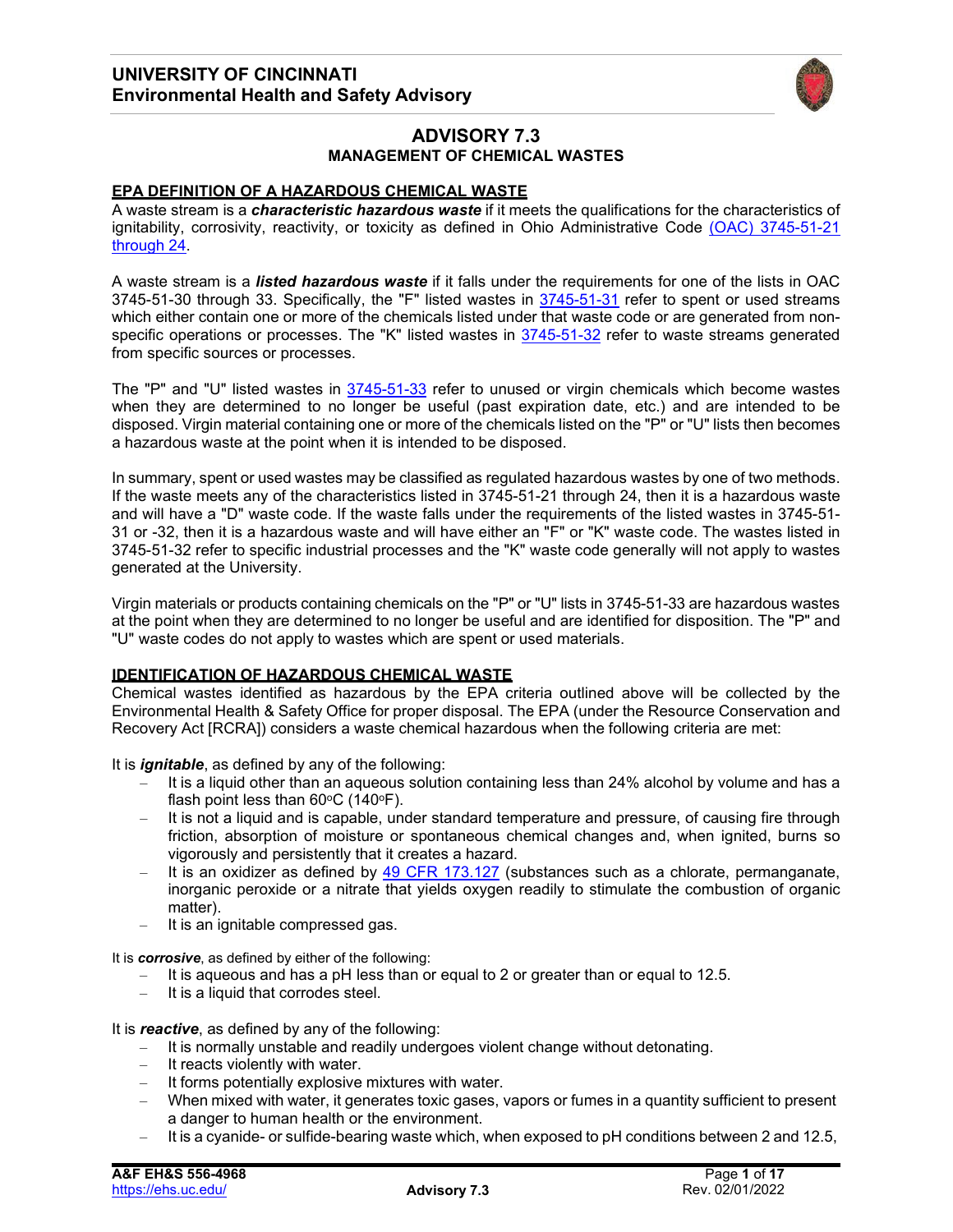

can generate toxic gases, fumes or vapors in a quantity sufficient to present a danger to human health or the environment.

- It is capable of detonation or explosive reaction if it is subjected to a strong initiating source or if heated under confinement.
- It is readily capable of detonation or explosive decomposition or reaction at standard temperature and pressure.
- $-$  It is a forbidden explosive as defined by 49 CFR [173.54,](https://www.ecfr.gov/current/title-49/subtitle-B/chapter-I/subchapter-C/part-173/subpart-D/section-173.54) or meets the definition of class/division 1.1, 1.2, or 1.3 explosive as defined in 49 CFR [173.50.](https://www.ecfr.gov/current/title-49/subtitle-B/chapter-I/subchapter-C/part-173/subpart-D/section-173.50)

It is *toxic* as defined by any of the following:

- It contains any of the chemicals listed in Table 1 in OAC 3745-51-24 at or above their regulatory limit.
- It has been found to be fatal to humans in low doses.
- In the absence of data on human toxicity, it has been shown in studies to have an oral LD 50 (rat) of less than 50 mg/kg, an inhalation LC toxicity (rat) of less than 2 mg/liter, or a dermal LD 50 toxicity (rabbit) of less than 200 mg/kg.
- Is otherwise capable of causing or significantly contributing to an increase in serious irreversible or incapacitating reversible illness.
- It is a listed waste in OAC 3745-51-30 to -33.

#### **LABELING AND DISPOSITION OF HAZARDOUS CHEMICAL WASTE**

#### **Labeling**

For containers currently in use, all containers used for hazardous waste must be clean and compatible with the waste material it will hold. The generator of the waste must mark on the container with the words "HAZARDOUS WASTE", and the label must describe the contents of the waste in the container.

For containers that have been filled, complete and attach a [Hazardous/Chemical Waste Disposal Label.](http://ehs.uc.edu/Chemical) Use only generic names – **DO NOT** abbreviate. Unlabeled or mislabeled wastes will not be collected for disposal.

## **Disposal**

There are several methods for disposition of waste hazardous chemicals depending upon their properties, which are described below.

- **Disposal by a Commercial Contractor**  Waste hazardous chemicals that do not qualify for bulking or in-house treatment must be disposed of by a commercial contractor coordinated through Environmental Health & Safety (EH&S). These materials will be periodically collected by EH&S personnel providing the following guidelines are met:
	- All individual containers of hazardous chemical waste must have an EH&S [Hazardous/Chemical](http://ehs.uc.edu/Chemical) Waste [Disposal](http://ehs.uc.edu/Chemical) Label attached.
	- Ensure that proper containers are used for the hazards that are inherent to the chemical compound or waste material. Repackage all materials which are cracked, leaking, corroded, or poorly sealed in a secure, secondary container.
	- Package all labeled, segregated (see **Appendices A & B**) waste containers in boxes capable of supporting the weight (unbreakable containers of 5 gallons or more need not be boxed). Place dividers between all containers to insulate them from shock using paper, excelsior, cardboard, etc. Containers larger than 5 gallons liquid or 50 pounds solid must have an attached quantitative lab analysis.
- **Bulk Storage**  Certain solvent-type, organic hazardous chemicals can be incinerated for energy recovery and must be transferred to bulk storage for transport to the incineration site (see **Appendix C**). Waste labels must be submitted to EH&S for these wastes.
- **In-House Treatment**  Corrosive chemicals can be safely neutralized in-house. The non-hazardous reaction product can then be disposed of via the sanitary sewer or regular trash. Refer to **Appendix D** for specific procedures.
- **Compressed Gas Cylinders** See **Appendix E** regarding the disposition of compressed gas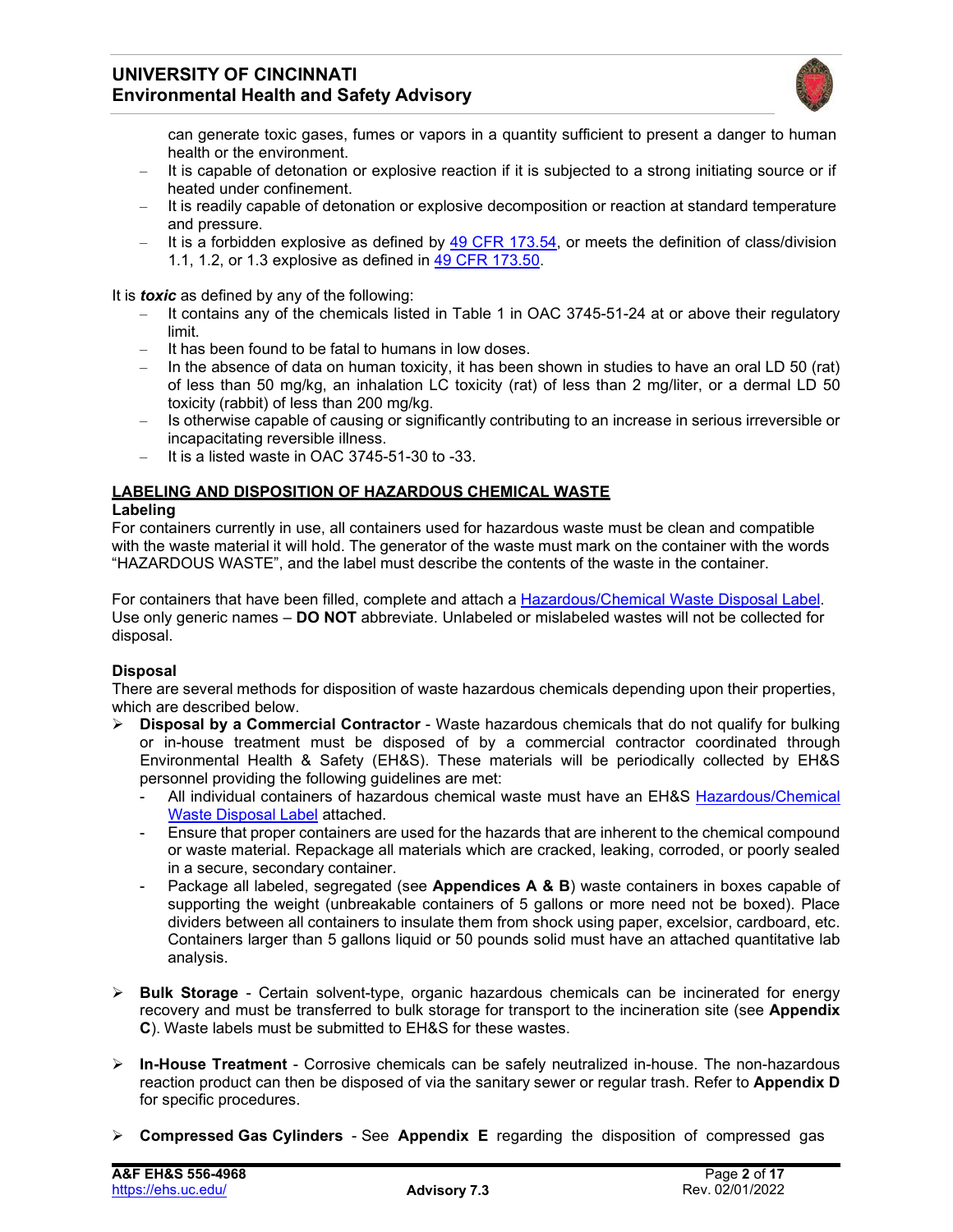

cylinders.

- **Explosives**  A list of potentially explosive, shock-sensitive compounds is given in **Appendix F**, together with certain specific disposal procedures. It is the responsibility of the researcher to determine the proper disposal of these compounds prior to purchase. Failure to adhere to proper disposal guidelines, furnished by EH&S, may result in legal and financial liabilities for the department and/or researcher.
- **Mixed Wastes** Hazardous wastes which are radioactive (i.e., scintillation fluid) should be disposed of through the Radiation Safety Office (558-4110). Mixed wastes which have decayed to background levels, as defined by the Radiation Safety Office and all pertinent regulations, will be collected for disposal by EH&S.

## **DISPOSAL OF NON-HAZARDOUS WASTE CHEMICALS**

Any waste material that meets the RCRA definition of hazardous waste (listed or characteristic waste) must be disposed of through the EH&S Office. The four characteristics of a hazardous waste are: Ignitability, Corrosivity, Reactivity, and Toxicity. The four lists of hazardous waste are (refer to **Appendix** G for a complete list):

- **F-List:** wastes from non-specific sources, including spent solvents, plating and metal-finishing wastes, phenolic wastes bearing the TCDD form of dioxin, and the F039 mixed bag code for leachate from hazardous and solid waste landfills.
- **K-List:** wastes from specific industrial processes; these are grouped roughly according to SIC code (e.g., steel refining, ink formulation, pesticide manufacture)
- **P-List:** "acutely toxic" unused off-specification chemical products. The F-Listed dioxin-bearing wastes are also considered acute hazardous waste.
- **U-List:** unused off-specification chemical products. Both the P- and U- Lists are reserved for raw materials which contain solely the listed constituent, or in which the listed constituent is the sole active ingredient.

Mixtures of characteristic wastes with non-hazardous wastes or other materials, and wastes derived from characteristic wastes, are no longer hazardous if the characteristic is no longer present, though dilution to render a waste non-hazardous is prohibited. Mixtures of listed waste with anything else, and wastes derived from listed wastes, retain the listing forever.

If a solid chemical waste is not considered hazardous by the EPA criteria, it may be disposed in the normal trash in tightly capped containers of good integrity. **Appendix H** lists some of the more common items which may be disposed in this manner.

If a liquid chemical waste is not considered hazardous by the EPA criteria, it may qualify for disposal via the sanitary sewer system provided all of the following Metropolitan Sewer District restrictions are met:

- $\triangleright$  The compound is water-soluble. Mixtures of soluble and insoluble compounds should not be poured down the drain unless the insoluble component is less than 2%.
- $\triangleright$  The quantities disposed down the drain must be limited generally to not more than a few hundred milliliters at one time and should be flushed with at least 100 volumes of excess water.
- $\triangleright$  Malodorous chemicals should not be drain-disposed.
- $\triangleright$  Acids and bases should be neutralized to a pH range of 6 to 8 before sink disposal. Neutralization procedures are discussed in **Appendix A**.
- $\triangleright$  Compounds with a flash point of less than 140°F (60°C) must not be disposed via the sanitary sewer.
- $\triangleright$  Solutions containing metals must be at concentrations below the EPA regulatory limits listed in Table 1 in 40 CFR 261.24 and below 15.0 mg/l for copper, 0.03 mg/l for mercury, 15.0 mg/l for nickel and 15.0 mg/l for zinc as regulated by the Metropolitan Sewer District (MSD).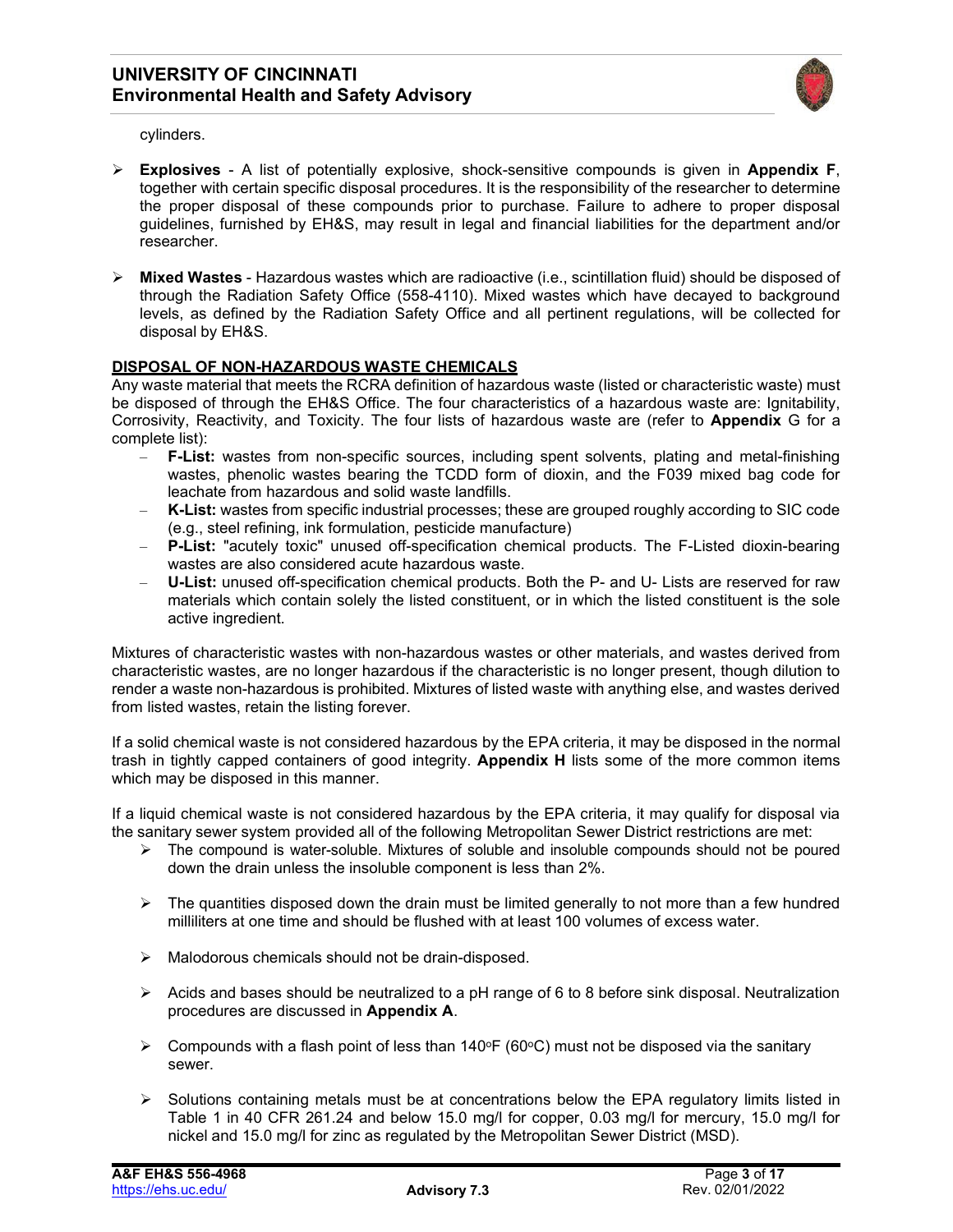

- $\triangleright$  Heated solutions at temperatures higher than 150°F (65°C) must not be drain-disposed.
- $\triangleright$  Water solutions containing floating oils, fat, greases, or containing more than 50 mg/l of petroleum oil, mineral oils or other non-biodegradable oils must not be drain-disposed.
- $\triangleright$  Solutions containing phenols, which are not considered hazardous by U.S. EPA criteria, must be below 50 mg/l to qualify for drain disposal.
- $\triangleright$  Water or waste solutions containing dissolved gases (such as, but not limited to, hydrogen sulfide, sulfur oxides, nitrogen oxides and ammonia) in concentrations sufficient to cause toxic or malodorous fumes must not be drain-disposed.
- $\triangleright$  Water or waste solutions containing volatile organics, which could produce an organic concentration of 450 ppm or exceeds 300 ppm for five consecutive calendar days or more in the vapor space, must not be drain-disposed.
- $\triangleright$  No ashes, cinders, sand, mud, straw, shavings, metal, glass, rags, etc., or any other solid or viscous substances that may obstruct the flow or interfere with the operation of the MSD treatment works, may be drain-disposed.

You should also refer to the Material Safety Data Sheet (MSDS) for disposal requirements. If you have any questions regarding the disposition of any material, please call EH&S (556-4968).

#### **Empty Hazardous Waste Containers**

Containers that held a hazardous waste are considered "empty" (per RCRA and the Department of Transportation [DOT]) if the container has been cleaned and purged of all waste residues. "Empty" containers may then be discarded into the solid waste. Cross out the label and mark "Empty" on all containers before discarding.

If the container held an *acute hazardous waste,* (defined in the P-List or F020 - F023, F026, or F027. Refer to [OAC 3745-51-33](http://codes.ohio.gov/oac/3745-51-33) for P-List and [3745-51-31](http://codes.ohio.gov/oac/3745-51-31) for F-List) the container or the inner lining of the container must be triple rinsed using a solvent capable of removing the product remaining in the container to be considered *empty*. All rinse solvent must then be captured and treated as the waste residue that was in the container. If containers that held hazardous waste have not been emptied in accordance with this definition, the containers must then be managed as hazardous waste.

#### **Decontamination of Plumbing Systems**

A description of procedures for decontaminating plumbing systems that have contained copper or lead azides is included in Appendix I.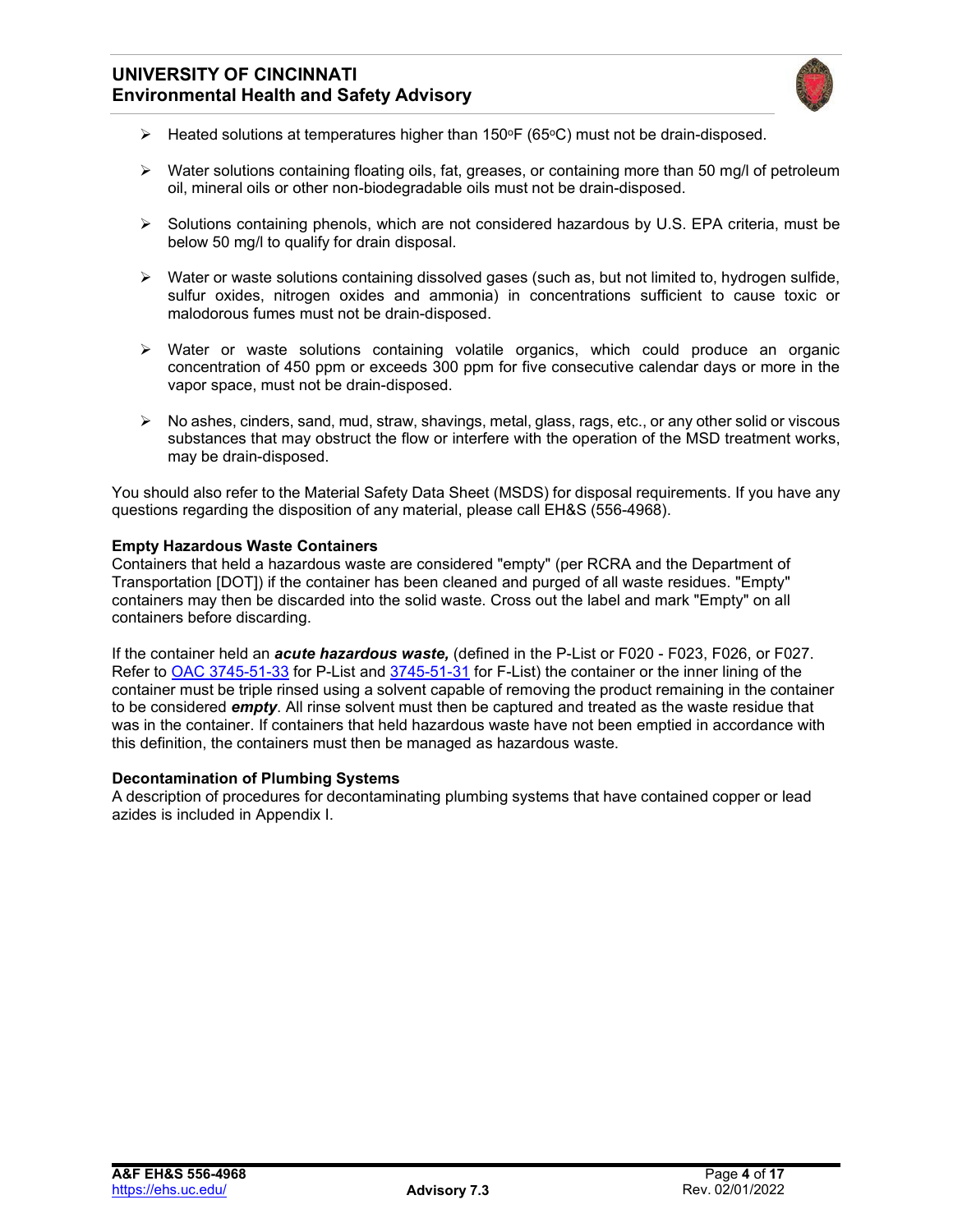

### **APPENDIX A INCOMPATIBLE CHEMICALS**

Many chemicals, if mixed, will potentially create heat or other dangerous reactions. Chemical waste containers must be properly segregated to prevent this from happening. Refer to the incompatible chemical list before storing different chemicals. Many chemicals can be safely stored together, but others generally should not. The general groupings **NOT TO BE STORED TOGETHER** are as follows:

## **GENERAL CLASSES OF INCOMPATIBLE CHEMICALSa**

| A                                | в                             |
|----------------------------------|-------------------------------|
| Acids                            | Base                          |
| Alkali and alkaline earth metals | Water                         |
| carbides                         | Acids                         |
| hydrides                         | Halogenated organic compounds |
| hydroxides                       | Oxidizing Agents <sup>b</sup> |
| oxides                           | Chromated                     |
| peroxides                        | Dichromates, CrO <sub>3</sub> |
|                                  | Halogens                      |
|                                  | Halogenating agents           |
|                                  | Hydrogen peroxide and         |
|                                  | Peroxides                     |
|                                  | Nitric acid, nitrates         |
|                                  | Perchlorates and chlorates    |
|                                  | Permanganates                 |
|                                  | <b>Persulfates</b>            |
| Inorganic azides                 | <b>Acids</b>                  |
|                                  | Heavy metals and their salts  |
|                                  | Oxidizing agents <sup>b</sup> |
| Inorganic cyanides               | Acids, strong bases           |
| Inorganic nitrates               | Acids                         |
|                                  | Metals                        |
|                                  | <b>Nitrites</b>               |
|                                  | Sulfur                        |
| Inorganic nitrites               | Acids                         |
|                                  | Oxidizing agents <sup>b</sup> |
| Inorganic sulfides               | Acids                         |
| <b>Organic compounds</b>         | Oxidizing agents <sup>b</sup> |
| Organic acyl halides             | <b>Bases</b>                  |
|                                  | Organic hydroxy compounds     |
| Organic anhydrides               | <b>Bases</b>                  |
| Organic hydroxy compound         |                               |
| Organic halogen compounds        | Aluminum metal                |
| Organic nitro compounds          | Strong bases                  |
| Powdered metals                  | Acids                         |
|                                  | Oxidizing agents <sup>b</sup> |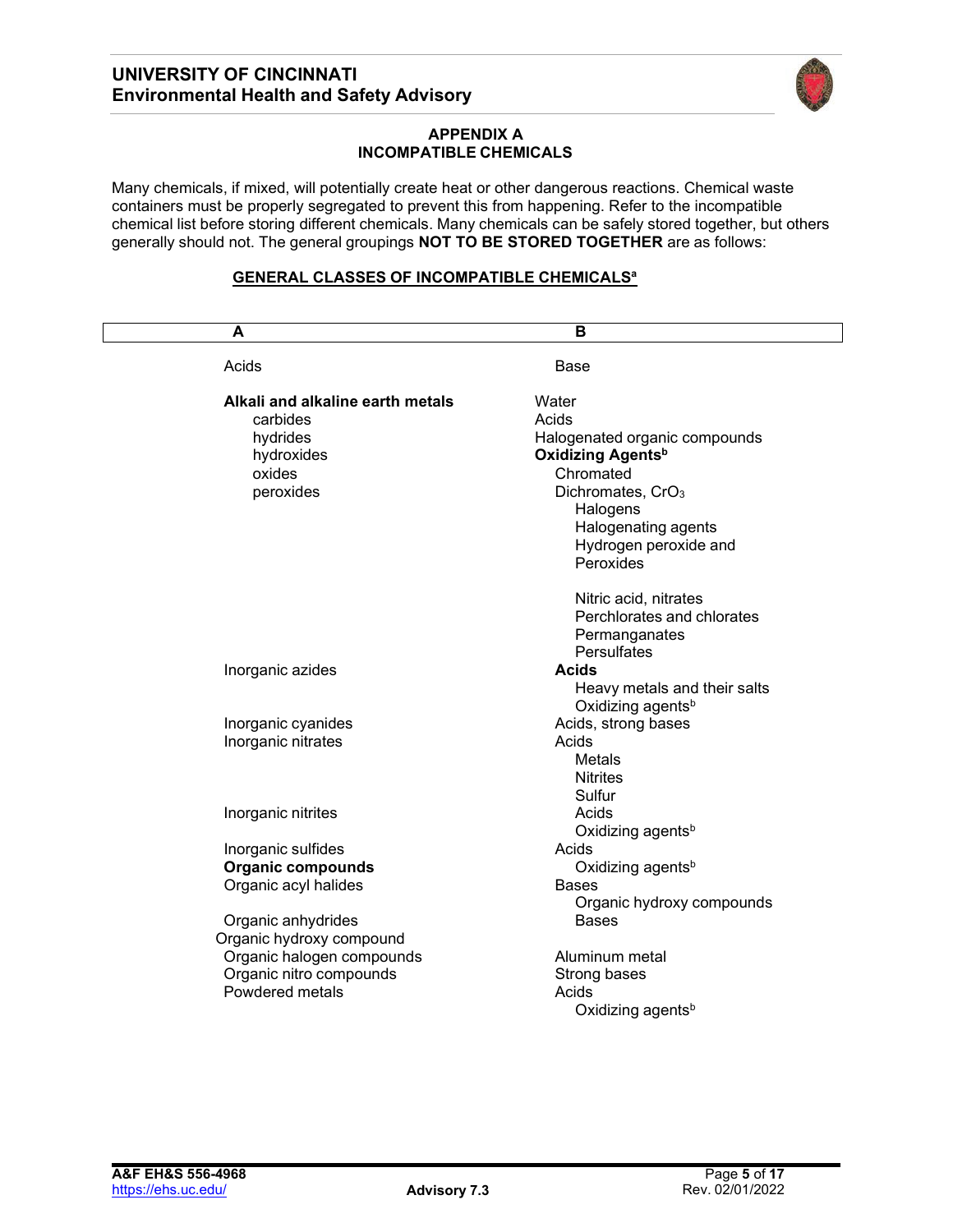

Additional information on storage of chemicals and chemical waste:

- Carcinogens or suspect carcinogens must be stored in a secure area and clearly marked **"CARCINOGEN"** or **"SUSPECT CARCINOGEN".**
- Highly toxic chemicals must be stored in sealed jars clearly marked as **"HIGHLY TOXIC-POISON"** and stored in a clearly marked and separate area from other reagents in laboratory or cold room.
- Store large bottles containing acids on low shelves or in acid cabinets. Segregate acids from active metals such a sodium, potassium, or magnesium.
- Segregate oxidizing acids from organic acids, flammable and combustible materials.
- Segregate acids from chemicals that could generate toxic or flammable gases upon contact, such as sodium cyanide, iron sulfide, and calcium carbide.
- Segregate bases from acids and other reactive compounds.
- Store flammables in approved safety cans or cabinets. Segregate from oxidizing acids and oxidizers. Keep away from any source of ignition, such as heat, sparks, or open flames.
- Store oxidizers in a cool, dry place. Keep away from combustible and flammable materials. Keep away from reducing agents such as zinc, alkaline metals, and formic acid.
- Water-reactive chemicals are generally reactive metals, not often used by general laboratories. Store in a cool, dry place away from any water source. Have a Class D fire extinguisher available in case of fire.
- Materials that will react with air to ignite when exposed (e.g., white phosphorus) are referred to as pyrophoric substances. Store in a cool, dry place-making provisions for an airtight seal.

Chemicals in columns A and B should be kept separate

Oxidizing agents include the type of compounds listed in the entry for alkali and alkaline earth metals, etc.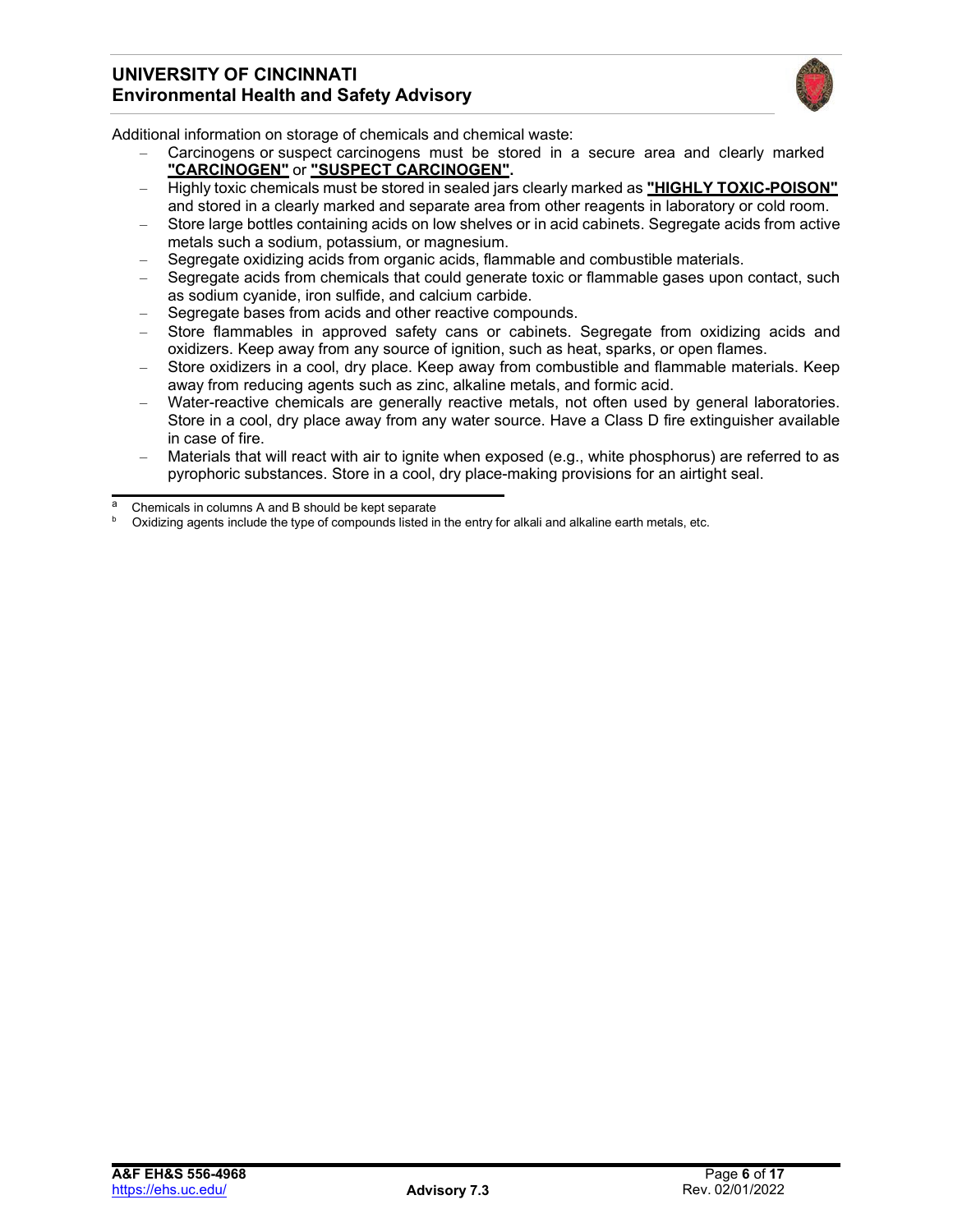

### **APPENDIX B EXPLOSIVE COMBINATIONS OF COMMON REAGENTS**

## **POTENTIALLY EXPLOSIVE COMBINATIONS OF SOME COMMON REAGENTS**

Acetone + chloroform in the presence of base Acetylene + copper, silver, mercury, or their salts Ammonia (including aqueous solutions) +  $Cl<sub>2</sub>$ ,  $Br<sub>2</sub>$ ,  $I<sub>2</sub>$ Carbon disulfide + sodium azide Chlorine + an alcohol Chloroform or carbon tetrachloride + powdered Al or Mg Decolorizing carbon + an oxidizing agent Diethyl ether + chlorine (including a chlorine atmosphere) Dimethyl sulfoxide  $+$  an acyl halide, SOCL<sub>2</sub>, or POCL<sub>3</sub> Dimethyl sulfoxide +  $CrO<sub>3</sub>$ Ethanol + calcium hypochlorite Ethanol + silver nitrate Nitric acid + acetic anhydride or acetic acid Picric acid + a heavy-metal salt, such as Pb, Hg, or Ag Silver oxide + ammonia + ethanol Sodium + a chlorinated hydrocarbon Sodium hypochlorite + an amine

#### **REFERENCES**

- 1. L. Bretherick, Handbook of Reactive Chemical Hazards, 4th ed., Butterworths, London-Boston, 1990.
- 2. Fire Protection Guide on Hazardous Materials, National Fire Protection Association, NFPA 325M/49/704, NFPA, Batterymarch Park, Quincy, Mass., 02269.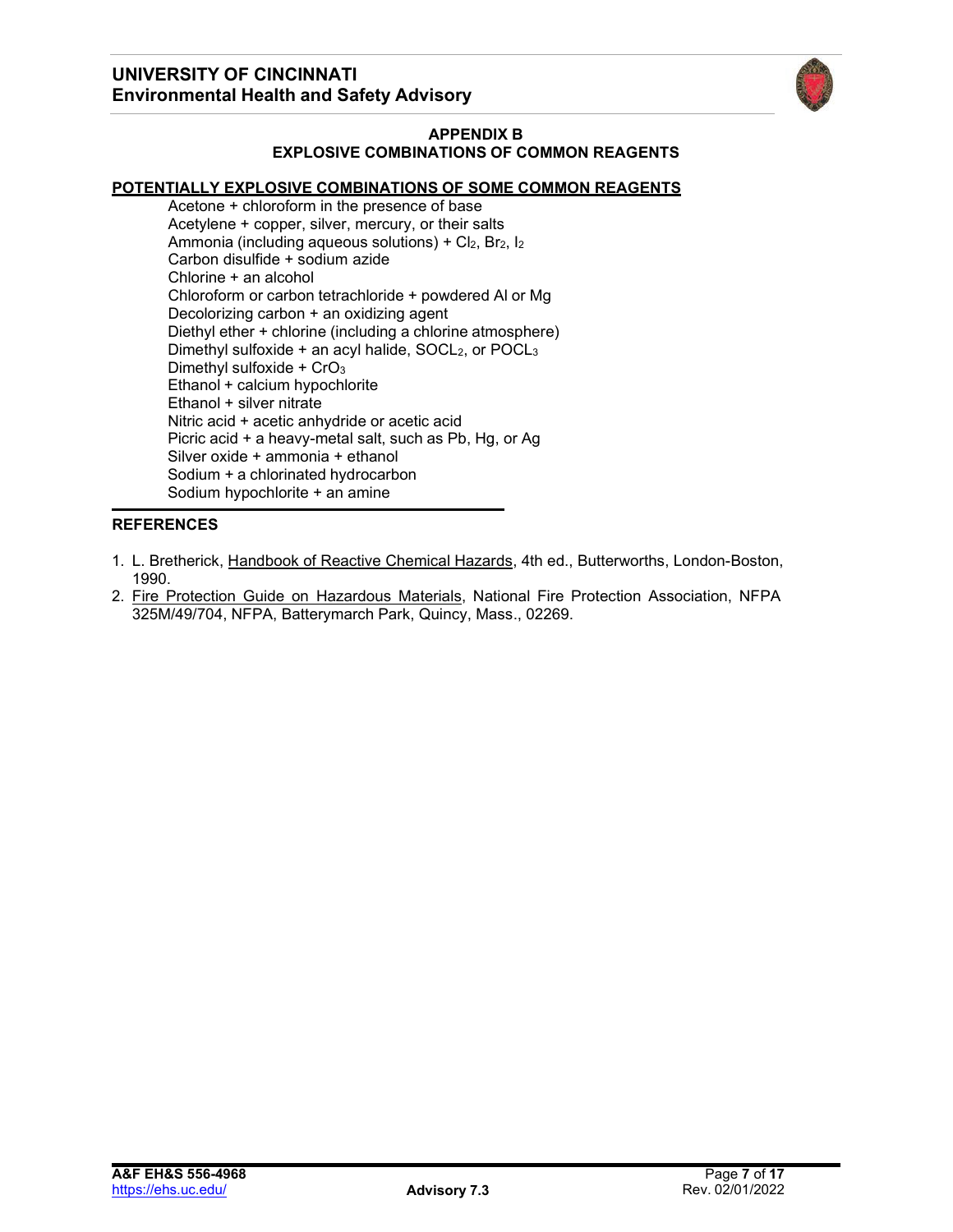

#### **APPENDIX C**

#### **BULK STORAGE OF SOLVENT-TYPE LIQUID ORGANIC HAZARDOUS CHEMICAL WASTES**

Certain University colleges have facilities designated for bulk storage of some liquid hazardous organic chemical wastes (see below). Each locked facility contains separate drums for halogenated and nonhalogenated organic chemical wastes, which can be incinerated for energy recovery in accordance with EPA RCRA regulations. The individual researcher is responsible for:

- Segregating the liquid organic chemical waste according to whether it is halogenated or nonhalogenated (inseparable mixtures of the two are considered halogenated) and determining ifit is suitable for bulk storage according to the criteria listed below. Contact EH&S (556-4968) with questions regarding suitability.
- $\triangleright$  Completing the waste label which indicates the quantity and type(s) of chemical(s) to be bulked.
- $\triangleright$  Transferring the waste into the proper bulk storage drum. EH&S will schedule a time for waste transferal once a copy of the waste label has been received.
- $\triangleright$  Complying with requirements of Advisory 11.1 (Respiratory Protection Guidelines). This includes, but is not limited to, completing a medical questionnaire, medical evaluation through University Health Services, and respirator fit testing.
- Maintaining current training requirements for OSHA Hazard Communication and EPA RCRA. Contact EH&S (556-4968) to schedule this training.

### **Hazardous Chemical Wastes Suitable for Bulk Storage**

Liquid halogenated and non-halogenated solvent-type organic chemicals can be bulk stored for incineration **EXCEPT** those that contain:

- Water or solids
- Corrosive chemicals
- Reactive chemicals or those capable of forming reactive compounds **(**refer to **Appendix D)**
- Acutely toxic chemicals
- Dioxins or PCBs
- Radioactive materials
- Infectious materials

#### **Used Oil**

Drums used to bulk oil that is not hazardous (is not characteristic or listed and does not contain PCBs) must be marked as "USED OIL". Oil that is hazardous or contains PCBs must be handled separately and not mixed with used oil.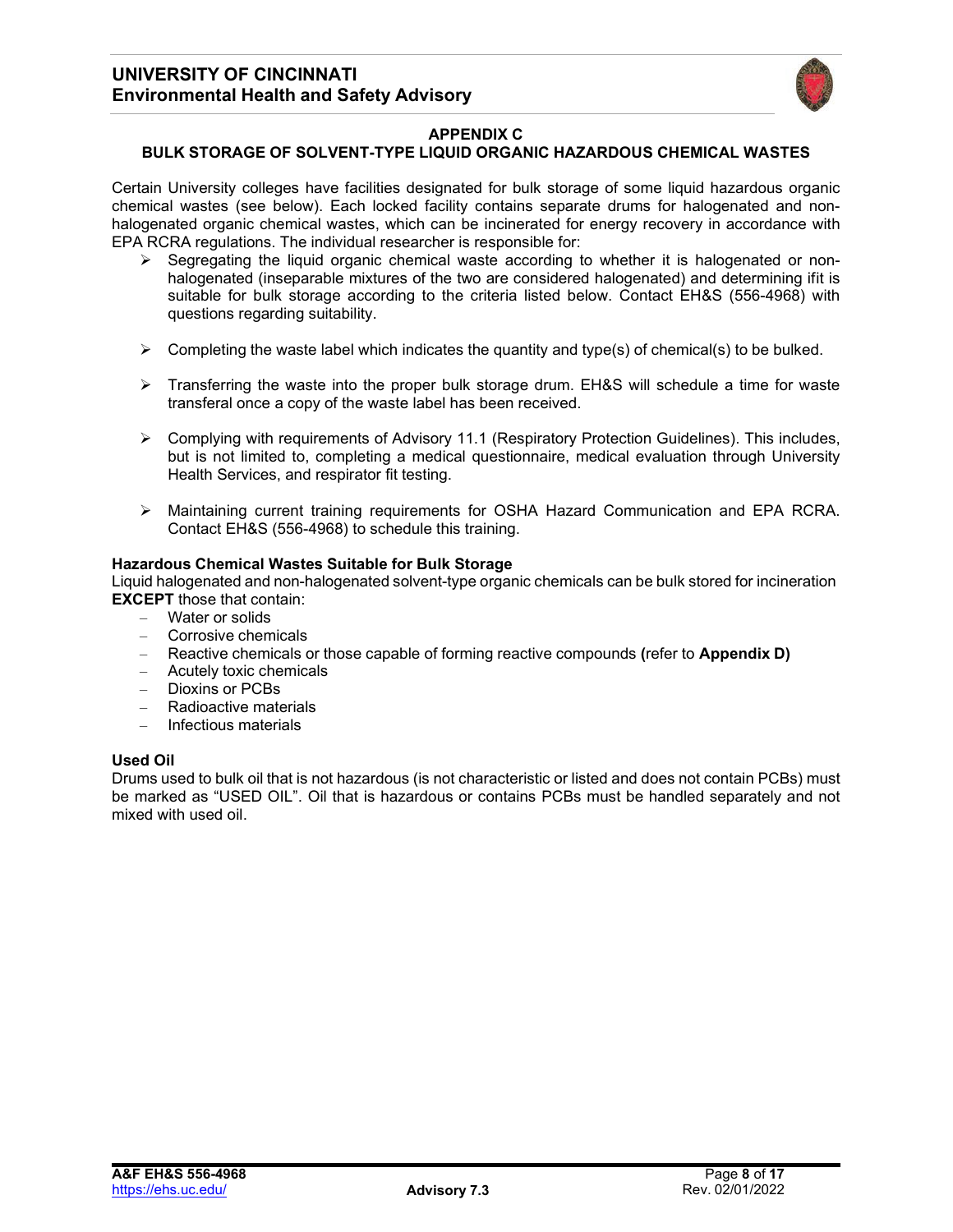

## **APPENDIX D NEUTRALIZATION PROCEDURES**

Treatment of corrosive waste is permitted under the Ohio Division of Materials and Waste Management. The waste must be hazardous only because it is corrosive.

Corrosive wastes that contain listed wastes or other hazardous constituents cannot be neutralized and drain-disposed. For example, hydrofluoric acid is corrosive but is also a U-listed (U134) waste because of its toxicity. Nitric acid (>70%) and perchloric acid (>10%) are corrosive and also classified as oxidizers (D001). Chromic acid may be classified as an oxidizer or toxic for chromium (D007). These wastes cannot be neutralized and drain-disposed.

Please see **Appendix I** for links to all listed wastes.

#### **GENERAL PROCEDURES**

- $\triangleright$  Perform neutralizations in a ventilated hood behind a safety shield as fumes and heat may be generated. Protective clothing must be worn (minimum of gloves, lab coat and face shield).
- Perform all steps **SLOWLY**.
- $\triangleright$  Start with small quantities to gain familiarity with the reaction.
- $\triangleright$  Always add acid to water to reduce splashing and heat.
- $\triangleright$  Keep containers cool while neutralizing.
- $\triangleright$  Collect any precipitate for disposal as hazardous waste.
- $\triangleright$  Have adequate spill control materials available in the event of a spill or splash (absorbent, neutralizer, emergency eyewash/shower, etc.).

#### **ACID NEUTRALIZATION**

- $\triangleright$  While stirring, add acids to large amounts of an ice water solution of base such as sodium carbonate (soda ash), calcium hydroxide (slaked lime), or 8M sodium hydroxide.
- $\triangleright$  When a pH of at least 6 is achieved, dispose of the solution into the sewer followed by water solution (one part solution with 20 parts water).

#### **BASE NEUTRALIZATION**

- $\triangleright$  Neutralize by first adding the base to a large container with water. Slowly add a 1M solution of hydrochloric or citric acid.
- $\triangleright$  When a pH of 8 or less is achieved, dispose of solution into sewer followed by water solution (one part solution with 20 parts water).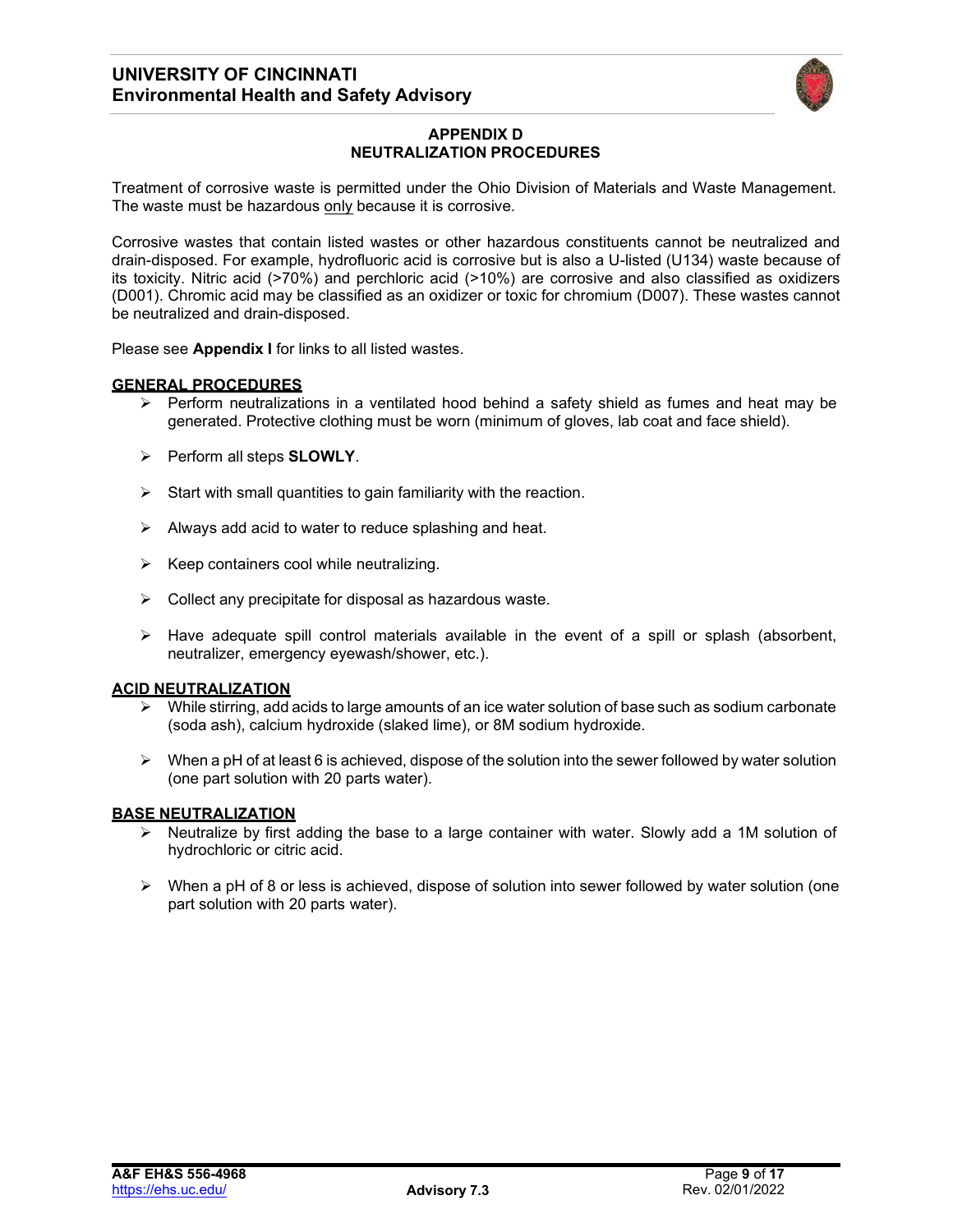

#### **APPENDIX E DISPOSITION OF COMPRESSED GAS CYLINDERS**

#### **INTRODUCTION**

Eventually it becomes desirable to dispose of compressed gas cylinders because they are no longer considered serviceable, or the gas is no longer needed. Some of the unserviceable cylinders fail to qualify for further use under the DOTs maintenance requirements. In other cases, the cylinders are containers such as those made to DOT Specifications 39, 40 and 41 (non-reusable or non-refillable containers). Occasionally, cylinders are found which appear to have been out of service for a long time, are inadequately marked, and/or are unsafe for further use. The following describes how these cylinders should be properly disposed.

#### **DISPOSITION**

The proper safe disposal of these cylinders is important as a very substantial potential hazard exists if they are left to collect in a laboratory or stockroom. These hazards include: gas under pressure, flammable gas, explosive mixtures, poisonous or toxic material, and corrosive, oxidizing or reactive materials. Disposal of these cylinders should only be done by qualified and trained personnel. The University of Cincinnati recognizes this principle and does not intend for laboratory personnel to perform in-house disposal of cylinders. Many distributors and manufacturers of compressed gases also recognize this hazard and will accept for return cylinders that were purchased from them. It is with this intention that the University has established the following guidelines for disposition of unserviceable cylinders.

- 1. Individuals responsible for ordering compressed gas cylinders shall bear the responsibility for determining the route of disposal for the cylinder when it becomes unserviceable.
- 2. The manufacturer or distributor should be requested to remove the cylinder from University property for proper disposal. Some contacts are listed below:
	- Matheson Gas Products: contact the local distributor
	- Wright Brothers, Inc., (731-2222)
	- Liquid Carbonic (contact Prax-Air at 821-2192)
	- AGA Gas (563-9400)
- 3. If this option is not possible, request whether the manufacturer or distributor will accept for proper disposal their unserviceable cylinder if it is sent by freight transport. Determine whether the manufacturer will allow the item to be shipped freight collect or whether shipping costs must be borne by the University. Contact EH&S for assistance in proper DOT packaging.
	- Pressure Chemical (Pittsburgh, PA) will accept for disposal their non-reusable cylinders if they are shipped by the University to their facility.
- 4. If these options are not available, investigate other sources of the material or request from the manufacturer or distributor in writing the appropriate instructions and supervision for the safe disposal and/or destruction of the cylinder. These recommendations are intended for use by EH&S in obtaining a disposal company, which can handle the product and are not intended for use by laboratory personnel. This option should only be used as a last measure, as it is time consuming and costly.
- 5. It is absolutely essential that cylinder contents be identified before steps for the disposition of the cylinder are taken. The cylinder should be marked with the chemical name of the commodity contained by means of stenciling or a product label. If such marking is not on the cylinder or is illegible, **DO NOT** place reliance upon the color of the cylinder or other color-coding to determine the cylinder content identification. Instead, contact EH&S for assistance, and be prepared to provide the name of the supplier, if available. The department will be responsible for bearing all costs associated with identification of gas if it cannot be returned to the manufacturer. When a cylinder bears adequate product labeling, it is reasonable to rely upon the labels for the identity of cylinder content.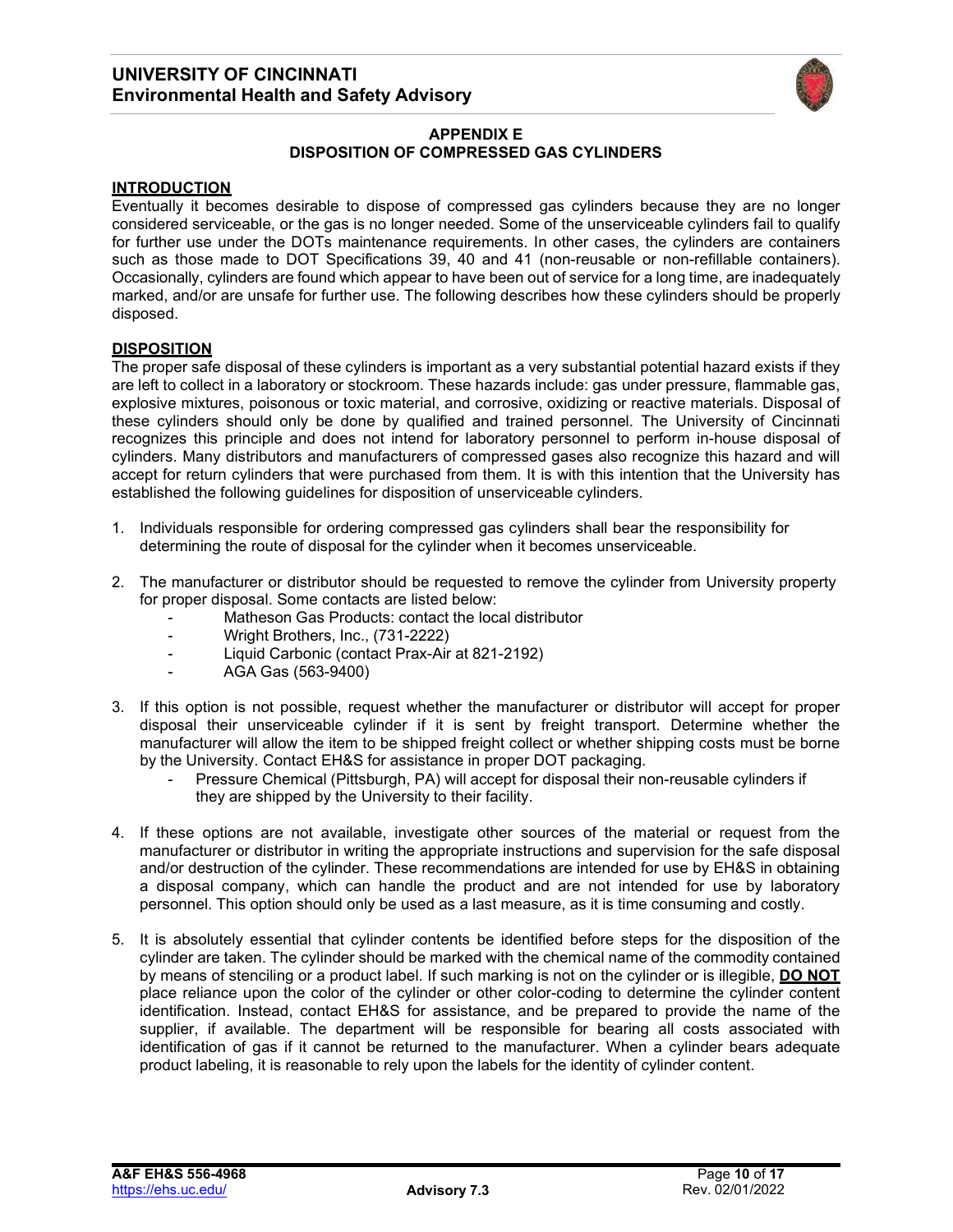

## **APPENDIX F DISPOSAL OF EXPLOSIVES**

# **THE FOLLOWING SHOCK-SENSITIVE COMPOUNDS ARE POTENTIALLY EXPLOSIVE AND MUST BE DISPOSED OF ACCORDINGLY:**

- Acetylenic compounds, especially polyacetylenes, haloacetylenes, and heavy metal salts of acetylenes (copper, silver, and mercury salts are particularly sensitive)
- Acyl nitrates
- Alkyl nitrates, particularly polyol nitrates such as nitrocellulose and nitroglycerine
- Alkyl and acyl nitrites
- Alkyl perchlorates
- Ammine metal oxosalts: metal compounds with coordinated ammonia, hydrazine, or similar nitrogenous donors and ionic perchlorate, nitrate, permanganate, or other oxidizing group
- Azides, including metal, nonmetal, and organic azides
- Chlorite salts of metal, such as  $AgClO<sub>2</sub>$  and  $Hg(ClO<sub>2</sub>)<sub>2</sub>$
- Diazo compounds such as  $CH<sub>2</sub>N<sub>2</sub>$
- Diazonimum salts, when dry
- Fulminates (silver fulminate, AgCNO, can form in the reaction mixture from the Tollens test for aldehydes if it is allowed to stand for some time; this can be prevented by adding dilute nitric acid to the test mixture as soon as the test has been completed)
- Hydrogen peroxide becomes increasingly treacherous as the concentration rises above 30%, forming explosive mixtures with organic materials and decomposing violently in the presence of traces of transition metals
- *N*-Halogen compounds such as difluoroamino compounds and halogen azides
- *N*-Nitro compounds such as *N*-nitromethylamine, nitrourea, nitroguanidine, and nitric amide
- Oxo salts of nitrogenous bases: perchlorates, dichromates, nitrates, iodates, chlorites, chlorates, and permanganates of ammonia, amines, hydroxylamine, guanidine, etc.
- Perchlorate salts. Most metal, nonmetal, and amine perchlorates can be detonated and may undergo violent reaction in contact with combustible materials
- Peroxides and hydroperoxides organic
- Peroxides (solids) that crystallize from or are left from evaporation of peroxidizable solvents
- Peroxides, transition-metal salts
- Picrates, especially salts of transition and heavy metals, such as Ni, Pb, Hg, Cu, and Zn; picric acid is explosive but is less sensitive to shock or friction than its metal salts and is relatively safe as a water-wet paste
- Picryl Chloride
- Polynitroalkyl compounds such as tetranitromethane and dinitroacetonitrile
- Polynitroaromatic compounds especially polynitro hydrocarbons, phenols, and amines

## **CATEGORIES OF PEROXIDIZABLE COMPOUNDS**

The following list of materials is representative of those compounds which form peroxides:

- **List A: Severe Peroxide Hazard On Storage With Exposure To Air** (Discard within 3 months)
	- Diisopropyl ether (isopropyl ether)
	- Divinylacetylene (DVA)<sup>a</sup>
	- Potassium metal
	- Potassium amide
	- Sodium amide (sodamide)
	- Vinylidene chloride (I,I-dichloroethylene)<sup>a</sup>
- **List B: Peroxide Hazard On Concentration; Do Not Distill Or Evaporate Without First Testing For The Presence Of Peroxides** (Discard or test for peroxides after 6 months)
	- Acetaldehyde diethyl acetal (acetal)
	- Cumene (isopropylbenzene)
	- Cyclohexene
	- Cyclopentene
	- Decalin (decahydronaphthalene)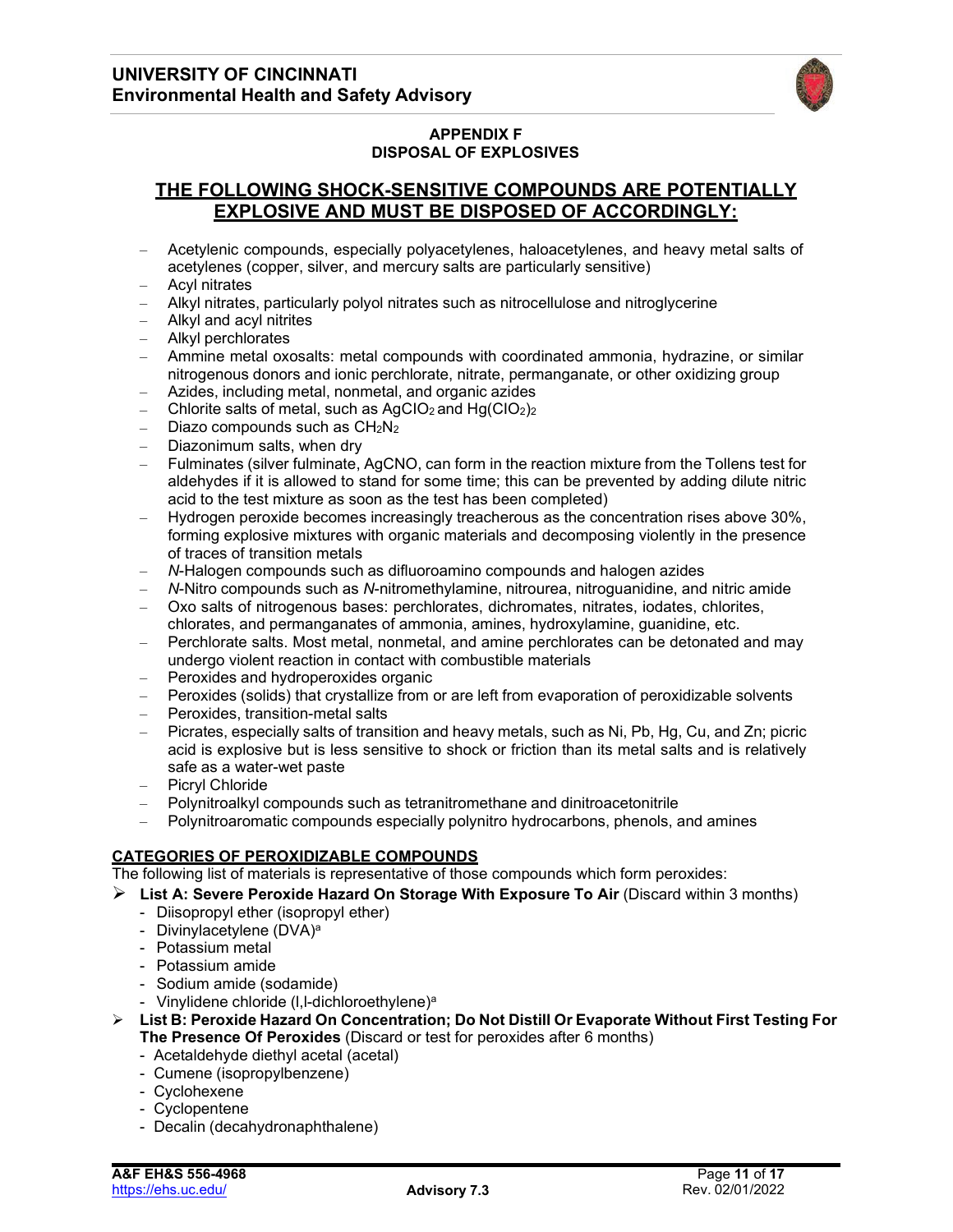

- Dioxane
- Diacetylene (butadiene)
- Dicyclopentadiene
- Diethyl ether (ether)
- Diethylene glycol dimethyl ether (diglyme)
- Ethylene glycol dimethyl ether (glyme)
- Ethylene glycol ether acetates
- Ethylene glycol monoethers (cellosolves)
- Furan
- Methylacetylene
- Methylcyclopentane
- Methyl isobutyl ketone
- Tetrahydrofuran (THF)
- Tetralin (tetrahydronaphthalene)
- Vinyl ethers<sup>a</sup>

#### **LIST C: Hazard of Rapid Polymerization Initiated By Internally Formed Peroxidesa**

- Normal Liquids (Discard or test for peroxides after 6 months) $b$ 
	- o Chloroprene (2-chloro-l, 3-butadiene)<sup>c</sup>
	- Styrene
	- Vinyl acetate
	- Vinylpyridine

Normal Gases (Discard after 12 months)

- O Butadiene<sup>c</sup>
- o Chlorotrifluoroethylene<sup>c</sup>
- $\circ$  Tetrafluoroethylene (TFE)<sup>c</sup>
- $\circ$  Vinylacetylene (MVA)<sup>c</sup>
- Vinyl chloride

## **DISPOSAL OF EXPLOSIVES**

EH&S is requiring the National Safety Council's method for labeling peroxidizable compounds: List A (see below) **PEROXIDIZABLE COMPOUND**

> Date received Date opened Discard or test within 3 months after opening

## Lists B/C (see below) **PEROXIDIZABLE COMPOUND**

Date received Date opened Discard or test within 6 months after opening

EH&S will not collect (for disposal) peroxide-formers that are not labeled as above or have expired according to above discard dates unless proof of absence of peroxides is demonstrated (commercial test paper is available for detection of organic peroxides in peroxidizable compounds).

Small quantities of ethyl ether can be evaporated in a chemical fume hood (no heat source in the hood) if the ether is free of peroxides and/or contains an inhibitor (i.e., BHT). The empty cans (or bottles) should be rinsed and disposed of in the regular trash.

**a** Polymerizable monomers should be stored with a polymerization inhibitor from which the monomer can be separated by distillation just before use.

**<sup>b</sup>** Although common acrylic monomers such as acrylonitrile, acrylic acid, ethyl acrylate, and methyl methacrylate can form peroxides, they have not been reported to develop hazardous levels in normal use and storage.

<sup>&</sup>lt;sup>c</sup> The hazard from peroxides in these compounds is substantially greater when they are stored in the liquid phase, and if so stored without an inhibitor they should be considered as in **List A**.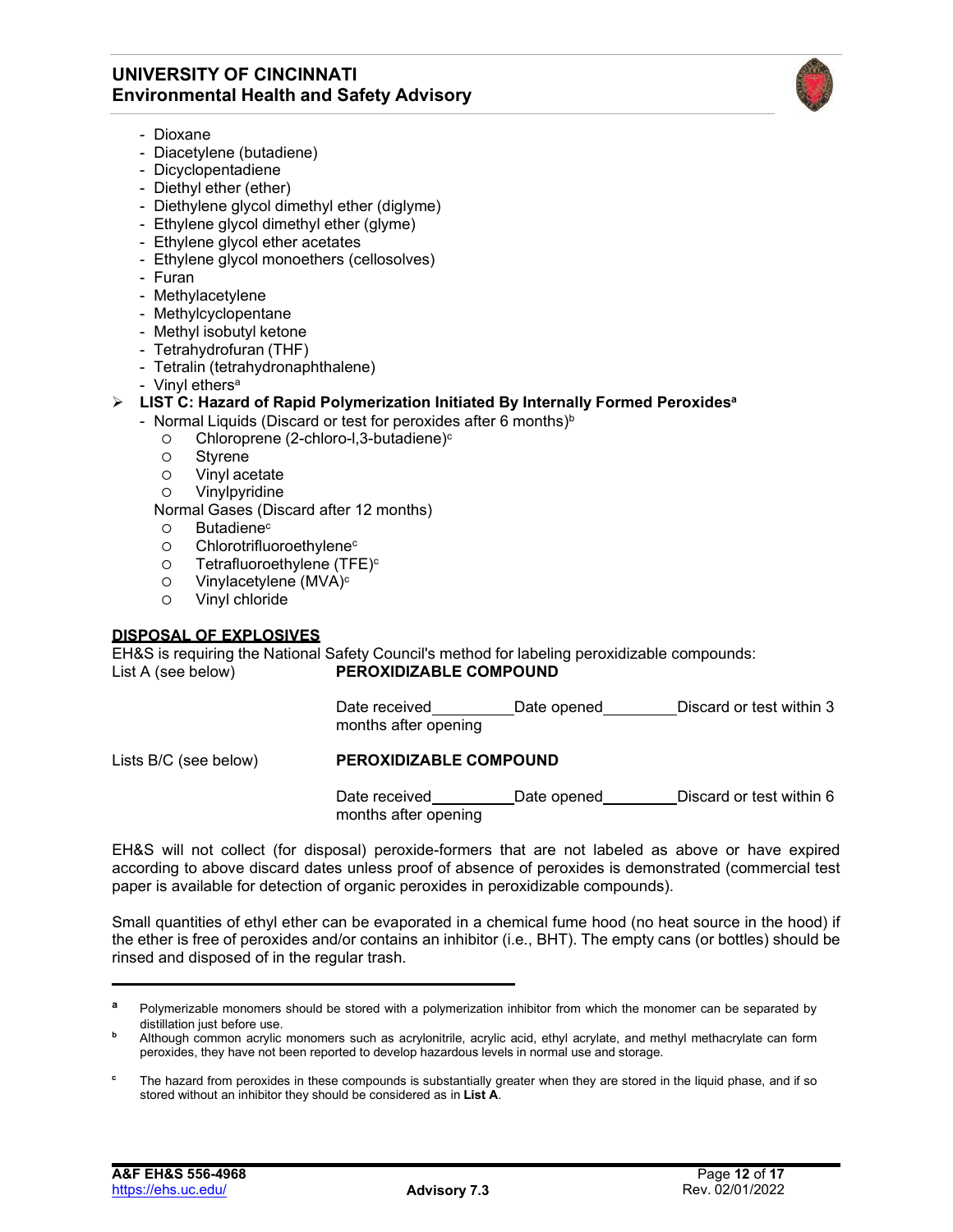

### **APPENDIX G OHIO REGULATIONS**

## **Hazardous Waste [Management](https://codes.ohio.gov/ohio-administrative-code/chapter-3745-51) Standards**:

- [Characteristic](https://codes.ohio.gov/ohio-administrative-code/rule-3745-51-21) of Ignitabilit[y](https://codes.ohio.gov/ohio-administrative-code/rule-3745-51-21)
- [Characteristic](https://codes.ohio.gov/ohio-administrative-code/rule-3745-51-22) of Corrosivity
- $\triangleright$  [Characteristic](https://codes.ohio.gov/ohio-administrative-code/rule-3745-51-23) of Reactivit[y](https://codes.ohio.gov/ohio-administrative-code/rule-3745-51-23)
- [Characteristic](https://codes.ohio.gov/ohio-administrative-code/rule-3745-51-24) of Toxicity

## **LISTED WASTES**

Lists of [hazardous](https://codes.ohio.gov/ohio-administrative-code/rule-3745-51-30) wastes- general Appendix- [Basis for Listing Hazardous Waste](https://codes.ohio.gov/assets/laws/administrative-code/pdfs/3745/0/51/3745-51-11_PH_FF_A_APP1_20200921_1014.pdf) [Hazardous waste from non-specific sources](https://codes.ohio.gov/ohio-administrative-code/rule-3745-51-31) [Hazardous](https://codes.ohio.gov/ohio-administrative-code/rule-3745-51-32) waste from specific sources Discarded commercial chemical products, [off-specification](https://codes.ohio.gov/ohio-administrative-code/rule-3745-51-33) species, container residues and residues [thereof](https://codes.ohio.gov/ohio-administrative-code/rule-3745-51-33)

## **LIST OF REFERENCES**

- 1) *Prudent Practices in the Laboratory: Handling and Disposal of Chemicals*, National Research Council, National Academy Press, Washington, D.C., 1995.
- 2) *Handbook of Laboratory Waste Disposal*, Martin J. Pitt and Eva Pitt, Halsted Press, New York, NY, 1985.
- 3) *Destruction of Hazardous Chemicals in the Laboratory*, 2<sup>nd</sup> Edition, George Lunn and Eric B. Sansone, John Wiley and Sons, Inc., New York, NY, 1994.
- 4) *CRC Handbook of Laboratory Safety*, 5<sup>th</sup> Edition, A. Keith Furr, Ph.D. editor, CRC Press, Inc., Boca Raton, Florida, 2000.
- 5) *Rules and Regulations – [Governing the Design, Construction, Maintenance, Operation and](https://www.msdgc.org/downloads/about_msd/msd-rules-regulations/Full_MSD_Rules_Regs_Legislated_2001-2018_(searchable)_4-19-18.pdf) Use of Sanitary and [Combined](https://www.msdgc.org/downloads/about_msd/msd-rules-regulations/Full_MSD_Rules_Regs_Legislated_2001-2018_(searchable)_4-19-18.pdf) Sewers*, The Metropolitan Sewer District of Greater Cincinnati, 2001.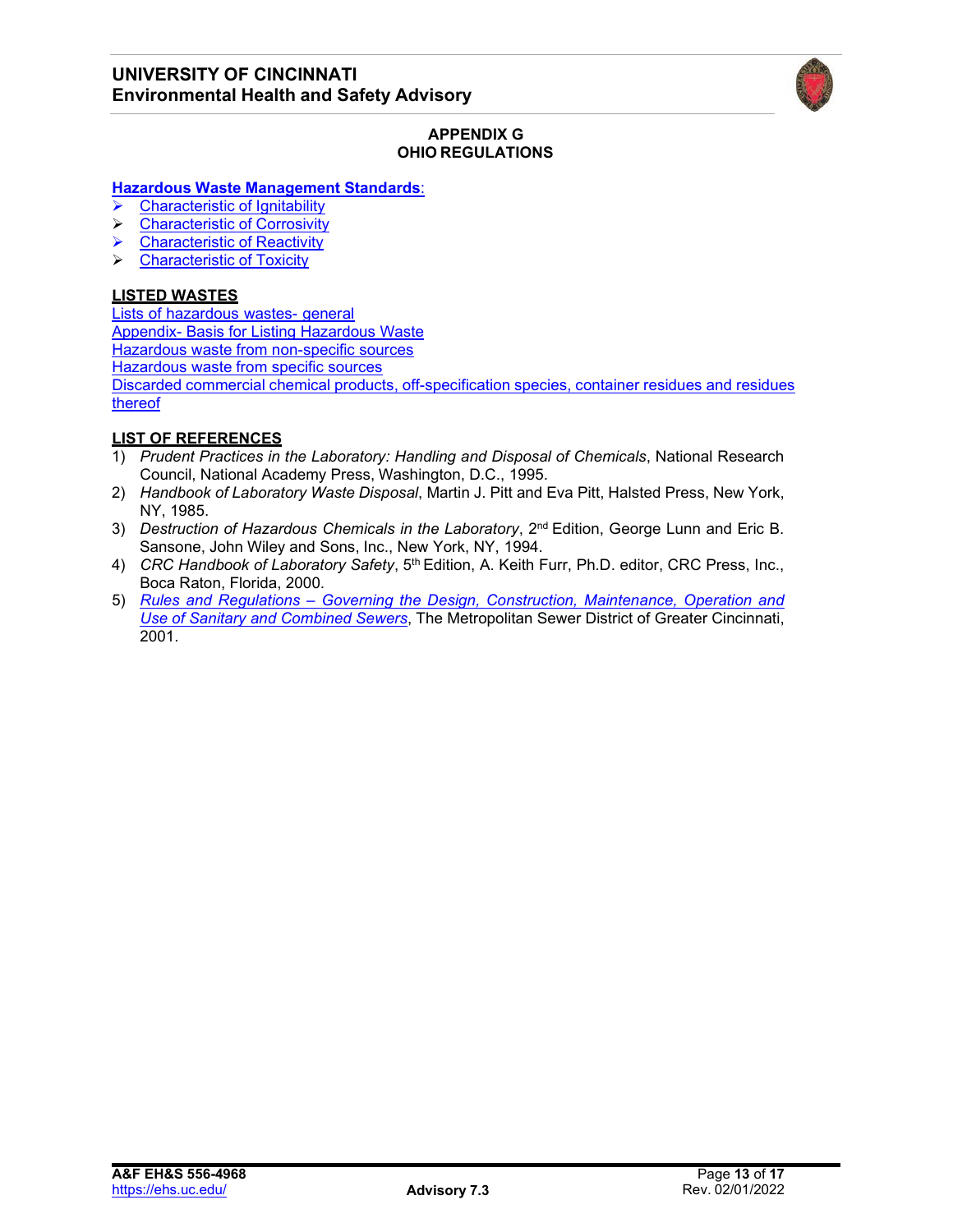

#### **APPENDIX H CHEMICALS FOR REGULAR TRASH DISPOSAL**

Any material considered for regular trash disposal must **NOT** be regulated by the EPA as a hazardous waste (under RCRA), a hazardous substance (under CERCLA – Superfund Act), or by the DOT as a hazardous material. You must also refer to the MSDS for disposal requirements. Contact EH&S (556-4968) for CERCLA and Department of Transportation information.

A partial list of materials that may be considered for regular trash disposal include:

Acid, Ascorbic Acid, Casamino **Acid, Citric** Acid, Lactic **Acid, Phosphotungstic**<br>Acid, Salicylic **Acid, Phosphotungstic**<br>Acid, Silicic Acid, Salicylic<br>Acid, Stearic Acid, Tartaric **Aluminum Metal**<br>Ammonium Chloride **Aluminum Photo** Ammonium Sulfate **Beef Extract** Bromophenol Blue and Broth Powder<br>Buffer Solution and Buffer Solution Calcium Chloride Calcium Phosphate<br>
Dextrose Calcium Sulfate<br>
Drierite Dextrose Extract Malt Extract, Yeast Galactose<br>Graphite Gum, Guar Gum, Guaic Kaolin **Lactose** Lithium Carbonate Lithium Chloride Lithium Sulfate Litmus Magnesium Carbonate<br>Magnesium Oxide Maltose Manganese Chloride Manganese Sulfate Methylene Blue Paraffin wax (solid) Pepsin<br>Petroleum Jellv Potassi Potassium Bicarbonate **Potassium Bisulfate**<br>Potassium Bitartrate **Potassium Bromide** Potassium Bitartrate Potassium Carbonate **National Potassium Chloride**<br>Potassium Citrate **Potassium Contracts** Potassium Citrate Potassium Phosphate **Network** Potassium Sodium Tartrate Potassium Sulfate **Potassium Sulfite** Potassium Sulfocyanate<br>
SDS (Sodium Dodecyl Sulfate) **Pumice**<br>
Sodium Acetate SDS (Sodium Dodecyl Sulfate) Sodium Ammonium Phosphate Sodium Benzoate Sodium Bicarbonate<br>Sodium Bromide Sodium Chloride Sodium Formate Sodium Iodide Sodium Lactate Sodium Salicylate Sodium Silicate **Solium Succinate** Sodium Succinate Sodium Sulfate Sodium Sulfite Sodium Tartrate Sodium Thioglycolate Sodium Thiosulfate Sodium Tungstate Stannous Chloride Stannous Chloride Sucrose Talcum Powder **Thymol**, Blue (aq.) Tin Metal **Trypticase** 

Acid, Succinic Ammonium Phosphate Calcium Carbonate<br>Calcium Lactate Gum, Arabic Magnesium Sulfate Potassium Acetate<br>Potassium Bisulfate Sodium Carbonate<br>Sodium Citrate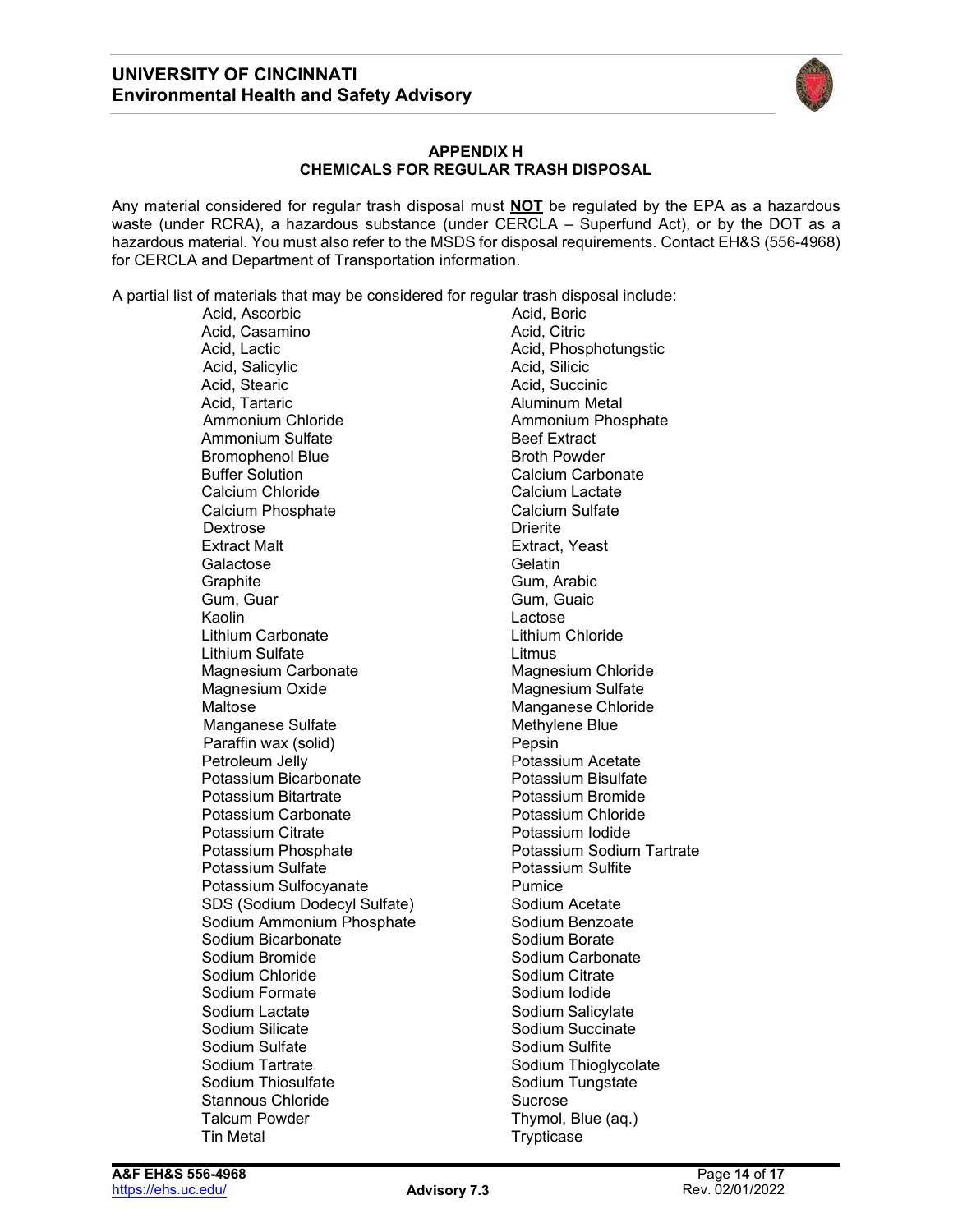Tryptone<br>Urea

Wax, Bee's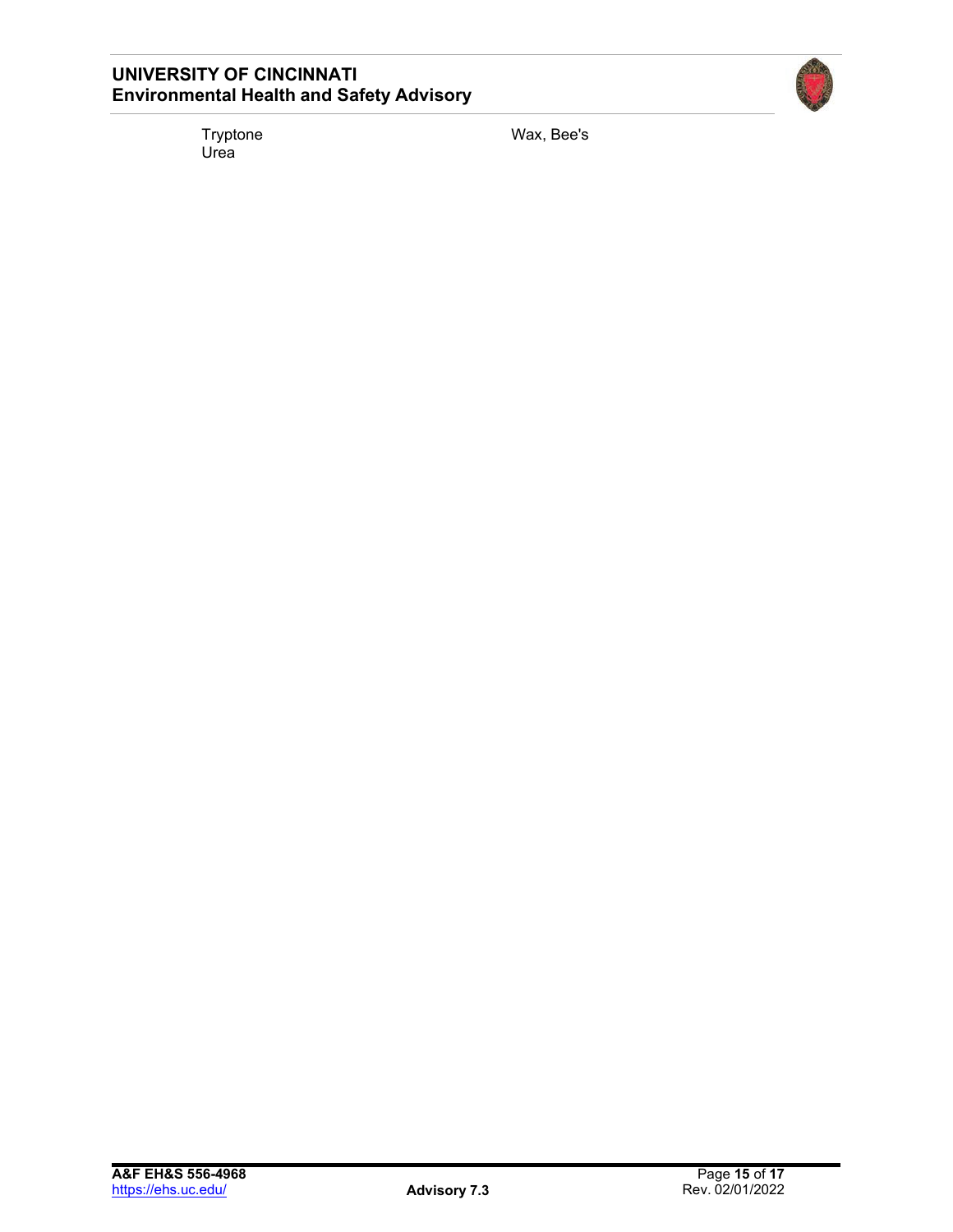

## **APPENDIX I**

## **PROCEDURES FOR THE DECONTAMINATION OF PLUMBING SYSTEMS CONTAINING COPPER AND/OR LEAD AZIDES**

The information described below is based on information provided by that National Institute of Occupational Safety and Health (NIOSH) in 1976.

#### **DECONTAMINATION PROCEDURES FOR AZIDE CONTAMINATED PLUMBING**

The following procedure<sup>1</sup> has been suggested by the Center for Disease Control, U.S. Public Health Service, for use in its laboratories:

- 1. Prepare 1 to 2 liters of 10% sodium hydroxide solution (100 g NaOH per liter of water).
- 2. Siphon all liquid from the trap and drain using a soft rubber or plastic hose. Use proper precautions against any hazardous chemicals, which may be present.
- 3. Slowly pour the sodium hydroxide solution into the trap.
- 4. Tape to the sink a warning sign reading:

## **DO NOT USE SINK - CONTAINS CAUSTIC MATERIAL**

- 5. Allow the solution to remain in the trap for a minimum of 16 hours.
- 6. Flush the drain with water for a minimum of 15 minutes.
	- If the drain will not flow, the sodium hydroxide should be removed by siphoning, if possible, then diluting with water. Maintenance personnel should be advised that the drain is potentially contaminated with explosive agents and caustic material.

The above procedure is designed to decontaminate a drain trap. Longer lengths of drain lines can be decontaminated with a similar procedure after plugging the drain below the point at which any azide contamination is likely to have occurred and then filling the entire length of pipe with 10% sodium hydroxide solution. Where it is not possible for a drain line to remain filled with sodium hydroxide solution for at least 16 hours, Coulter Electronics, Inc. has suggested the following:2

- 1. Pour five gallons of sodium hydroxide solution into the piping rapidly enough to simulate the flushing action of a toilet.
- 2. Use signage that reads:

#### **CAUTION THE SOLUTION IS CAUSTIC!**

- 3. Allow the pipe to remain undisturbed by water or other effluents for at least 16 hours.
- 4. Flush with copious amounts of water.<br>5. Repeat steps 1, 2, and 3 two more tim
- 5. Repeat steps 1, 2, and 3 two more times at intervals of a week or so.

Descriptions of several other procedures which have been suggested for the decontamination of azides are listed in the *Journal of Chemical Education***. 3**

### **PRECAUTIONS**

Because the possibility of residual sodium hydroxide will always exist, personnel should wear gloves and face shields when breaking the drain line or trap for maintenance. (This equipment should be worn when breaking any laboratory drain, as the presence of hazardous chemicals should always be suspected). Extreme caution should be exercised when plugging a drain line potentially contaminated with heavy metal azides.

References:

Manual Guide-Safety Management No. CDC-22, Decontamination of Laboratory Sink Drains to Remove Azide Salts, Center for Disease Control, Atlanta, Georgia, April 30, 1976.